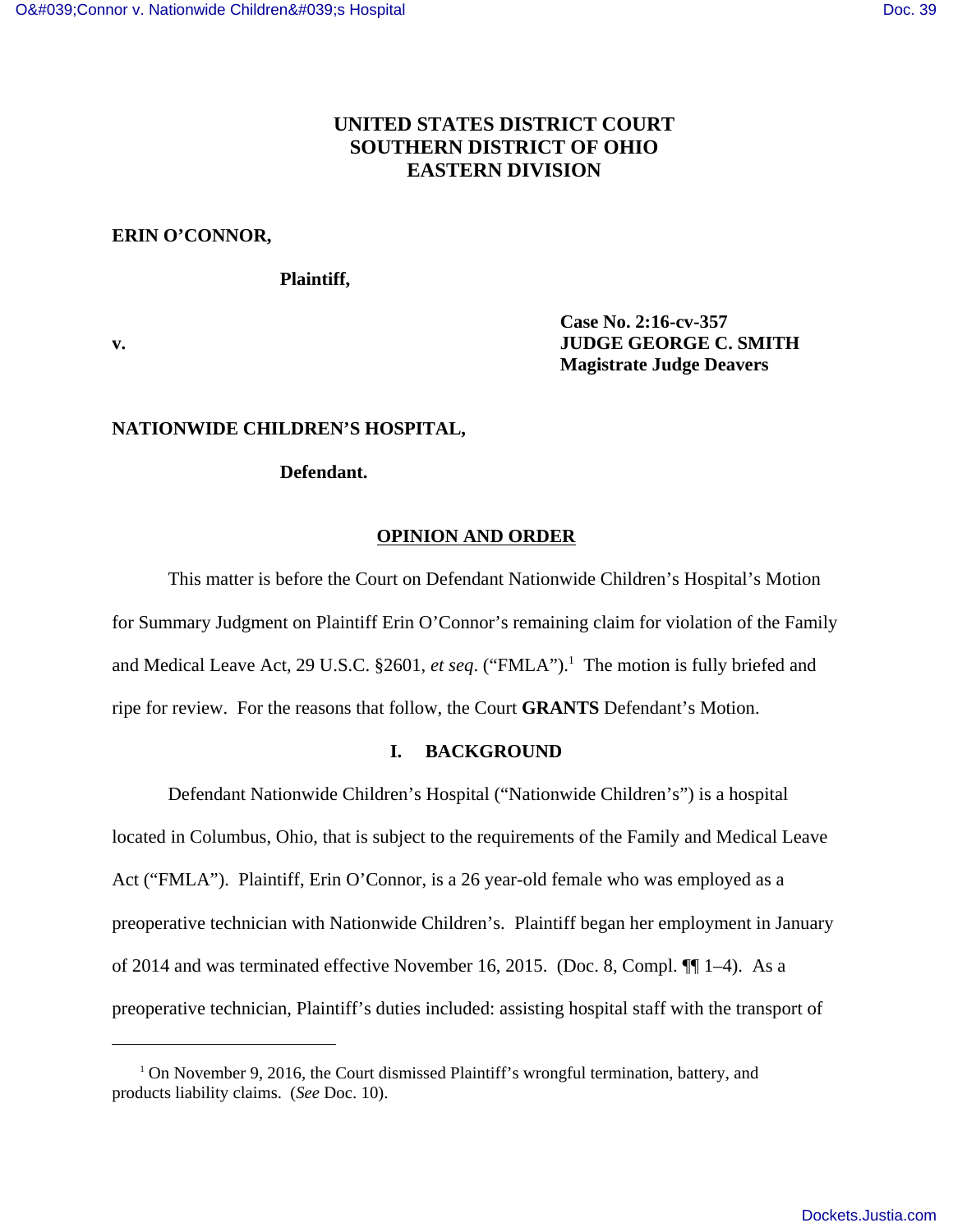patients, setting up medical care equipment, maintenance of surgical equipment, and supporting administration of anesthesia to patients. (Doc. 8, Compl. ¶ 1).

On March 19, 2015, Plaintiff suffered an injury to her shoulder while at work when a freight elevator door shut on her. (Doc. 8, Compl. ¶ 6). Plaintiff first reported her injury in an FRO-1 report dated March 20, 2015. (*Id*. at ¶ 8).

As a full-time employee, Plaintiff was entitled to benefits under the FMLA. She alleges that "Defendant knowing the Plaintiff was required to be given FMLA leave for a serious health condition delayed treatment and contested the Plaintiff's workers' compensation claim for her shoulder injury." (*Id*. at ¶ 9). Plaintiff filed a workers' compensation claim following her shoulder injury and the claim was "under investigation" as of March 30, 2015." (*Id*. at ¶ 10). Plaintiff's injury was later deemed valid as reported on an FRO-1 created by Defendant dated April 2, 2015, stating Plaintiff had a "crush injury, right shoulder." (*Id*. at ¶ 11).

Plaintiff stated in her Complaint that "Defendant placed [her] on FMLA leave (29 USC 2601 *et seq*) given she met the requirements of FMLA Section 102(a)(1)(D) to wit: 'because of a serious health condition that makes the employee unable to perform the functions of the position of such employee.'" (Doc. 8, Compl. ¶ 22). Plaintiff further states that she was "placed on FMLA involuntarily by Defendant's benefits administrators so that Defendant hospital would be able to circumvent Ohio worker's compensation statutes that prohibit retaliation against employees by terminating them for being injured on the job by manipulating FMLA and hospital leave policy." (*Id*. at ¶ 23).

Plaintiff alleges that she was unable to return to work within the next six months because of Defendant's conduct in refusing to pay for or provide medical care to her. On September 9, 2015, Plaintiff was placed on contingent employee status, following the expiration of her FMLA

-2-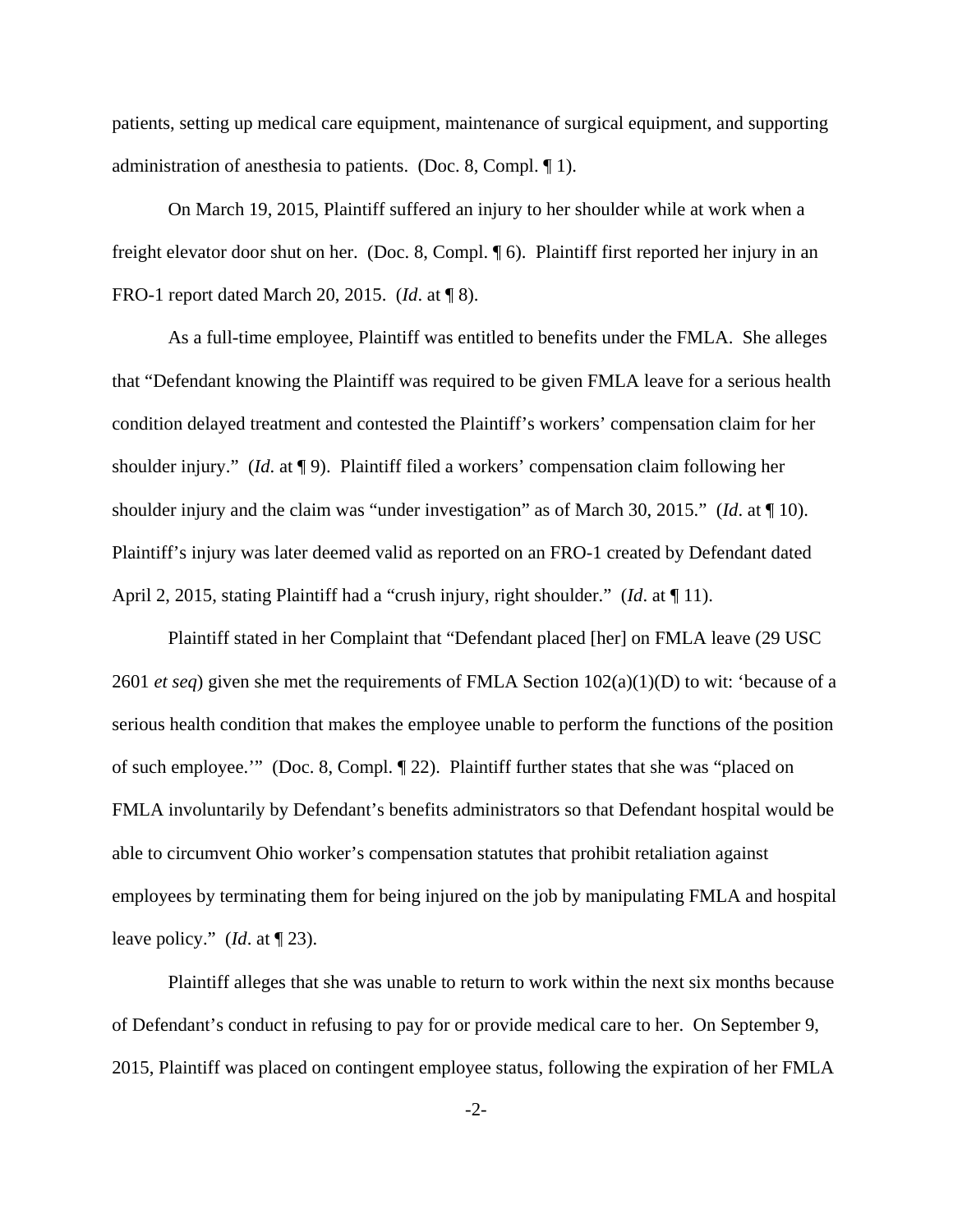leave. (Doc. 8, Compl. ¶ 12). Plaintiff asserts that "[c]ontingent status at NCH is the functional equivalent in practice of effecting a constructive discharge from employment on 9 SEP 2015." (*Id*. at ¶ 14). Plaintiff describes that she was placed on this status "immediately before she was to receive corrective surgery allowing her to return to work, surgery that she paid for out of her own pocket." (*Id*. at ¶ 14). Nationwide Children's ultimately terminated "Plaintiff's employment with a letter so advising her and dated 16 NOV 2015" because she had not returned to work following her extensive leave period. (*Id*. at ¶ 4). Plaintiff argues that this was a wrongful termination in violation of FMLA Section 107 (a)(1)(A)(i)(I) and/or (II). (*Id*. at ¶ 25).

In the Court's November 9, 2016 Opinion and Order, all of Plaintiff's claims against Nationwide Children's were dismissed except for the FMLA interference claim. (Doc. 10, Nov. 9, 2016 Opinion and Order). Plaintiff sought reconsideration of this Court's Opinion and Order which was denied on June 14, 2017. (*See* Docs. 21 and 36). Defendant now moves for summary judgment on Plaintiff's remaining FMLA claim.

#### **II. STANDARD OF REVIEW**

Defendant has moved for summary judgment pursuant to Rule 56 of the Federal Rules of Civil Procedure. Summary judgment is appropriate "if the movant shows that there is no genuine dispute as to any material fact and the movant is entitled to judgment as a matter of law." Fed. R. Civ. P. 56(a). The Court's purpose in considering a summary judgment motion is not "to weigh the evidence and determine the truth of the matter" but to "determine whether there is a genuine issue for trial." *Anderson v. Liberty Lobby, Inc.*, 477 U.S. 242, 249 (1986). A genuine issue for trial exists if the Court finds a jury could return a verdict, based on "sufficient evidence," in favor of the nonmoving party; evidence that is "merely colorable" or "not significantly probative," however, is not enough to defeat summary judgment. *Id*. at 249–50.

-3-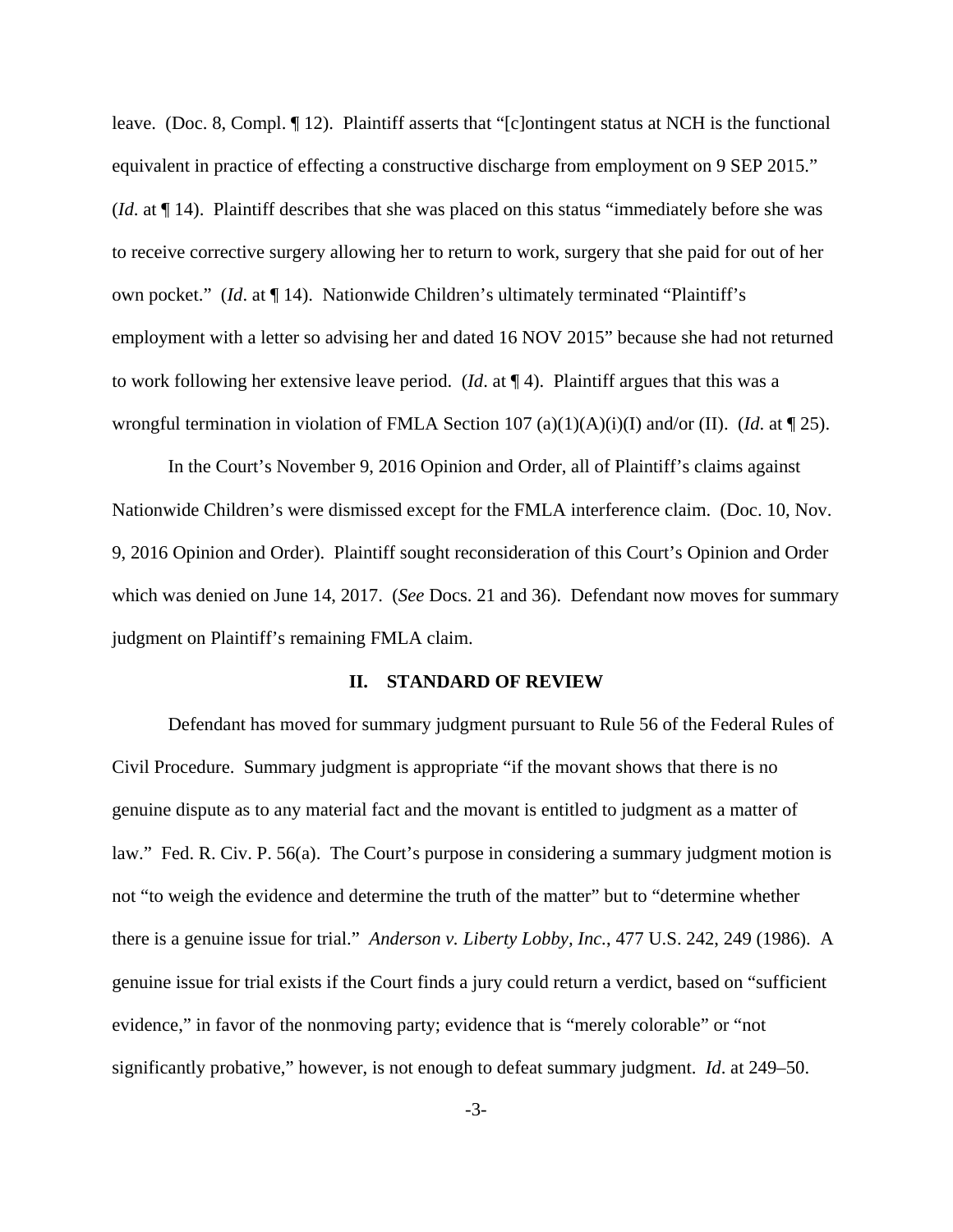The party seeking summary judgment shoulders the initial burden of presenting the court with law and argument in support of its motion as well as identifying the relevant portions of "'the pleadings, depositions, answers to interrogatories, and admissions on file, together with the affidavits, if any,' which it believes demonstrate the absence of a genuine issue of material fact." *Celotex Corp. v. Catrett*, 477 U.S. 317, 323 (1986) (quoting Fed. R. Civ. P. 56). If this initial burden is satisfied, the burden then shifts to the nonmoving party to set forth specific facts showing that there is a genuine issue for trial*. See* Fed. R. Civ. P. 56(e); *Cox v. Kentucky Dep't of Transp.*, 53 F.3d 146, 150 (6th Cir. 1995) (after burden shifts, nonmovant must "produce evidence that results in a conflict of material fact to be resolved by a jury"). In considering the factual allegations and evidence presented in a motion for summary judgment, the Court must "afford all reasonable inferences, and construe the evidence in the light most favorable to the nonmoving party." *Id*.

#### **III. DISCUSSION**

Defendant Nationwide Children's Hospital has moved for summary judgment on Plaintiff's remaining FMLA claim. Defendant argues that Plaintiff had a serious medical condition and she was unable to work, requiring her placement on FMLA leave. After receiving notice of the expiration of her FMLA leave, Plaintiff never requested further FMLA leave to satisfy the elements of an FMLA interference claim. Plaintiff responds that any such request would have been futile but fails to provide any evidence in opposition to the motion for summary judgment.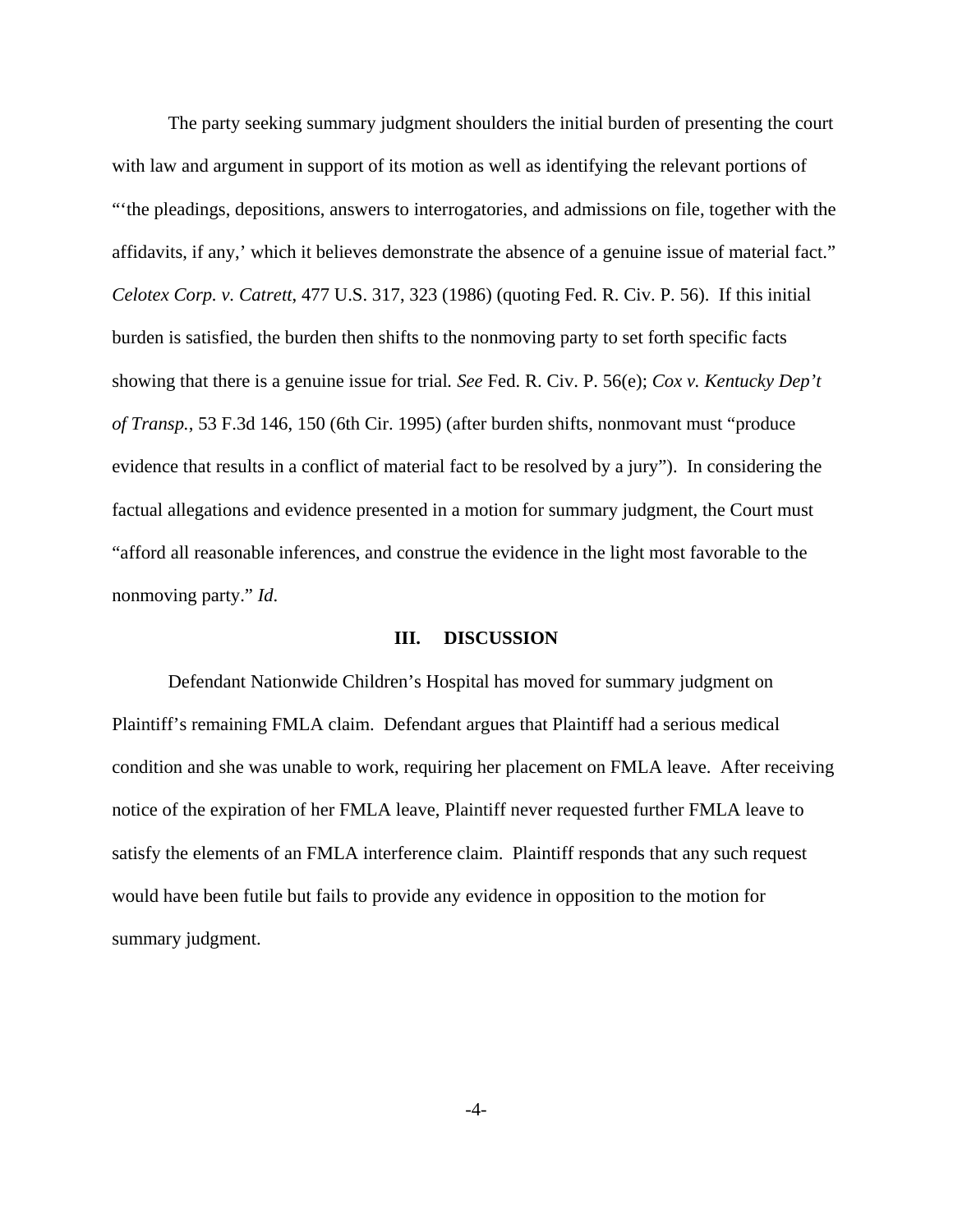## **A. November 9, 2016 Opinion and Order**

In the Court's prior ruling on Defendant's Motion to Dismiss Plaintiff's FMLA

interference claim, the Court held:

The allegations in Plaintiff's Complaint are very sparse with respect to this claim. She makes a conclusory statement that she was "placed on FMLA involuntarily" and that she "was not required to accept FMLA leave benefits from NCH and they were bestowed on her to effect a wrongful termination." (Doc. 8, Compl. ¶¶ 23, 25). Further, Plaintiff does not specifically state that she requested FMLA leave at a later date to make this claim ripe, but suggests that she may have. However, at this stage in the proceedings, Plaintiff has sufficiently alleged that she was placed on FMLA leave involuntarily in violation of her rights under the FMLA. Accordingly, Defendant's Motion to Dismiss Plaintiff's FMLA claim is denied.

(Doc. 10, Nov. 9, 2016 Opinion and Order).

Following the ruling, Defendant served Plaintiff with requests for admission to obtain evidence, or lack thereof, to support a motion for summary judgment.

### **B. FMLA Interference Claim**

Plaintiff alleged that Nationwide Children's placed her on FMLA leave

involuntarily, violating her rights under the FMLA. She alleged in her Complaint that

"Defendant placed [her] on FMLA leave (29 USC 2601 *et seq*) given she met the requirements

of FMLA Section 102 (a)(1)(D) to wit: 'because of a serious health condition that makes the

employee unable to perform the functions of the position of such employee.'" (Doc. 8, Compl.

¶ 22). She also asserts that she "was required to be given FMLA leave for a serious health

condition." (*Id*. at ¶ 9).

The FMLA entitles an "eligible employee" to up to twelve weeks of leave per year if he or she has a "serious health condition" that prevents the employee from performing the functions of his or her job. 29 U.S.C. § 2612(a)(1)(D); *Walton v. Ford Motor Co.*, 424 F.3d 481, 485 (6th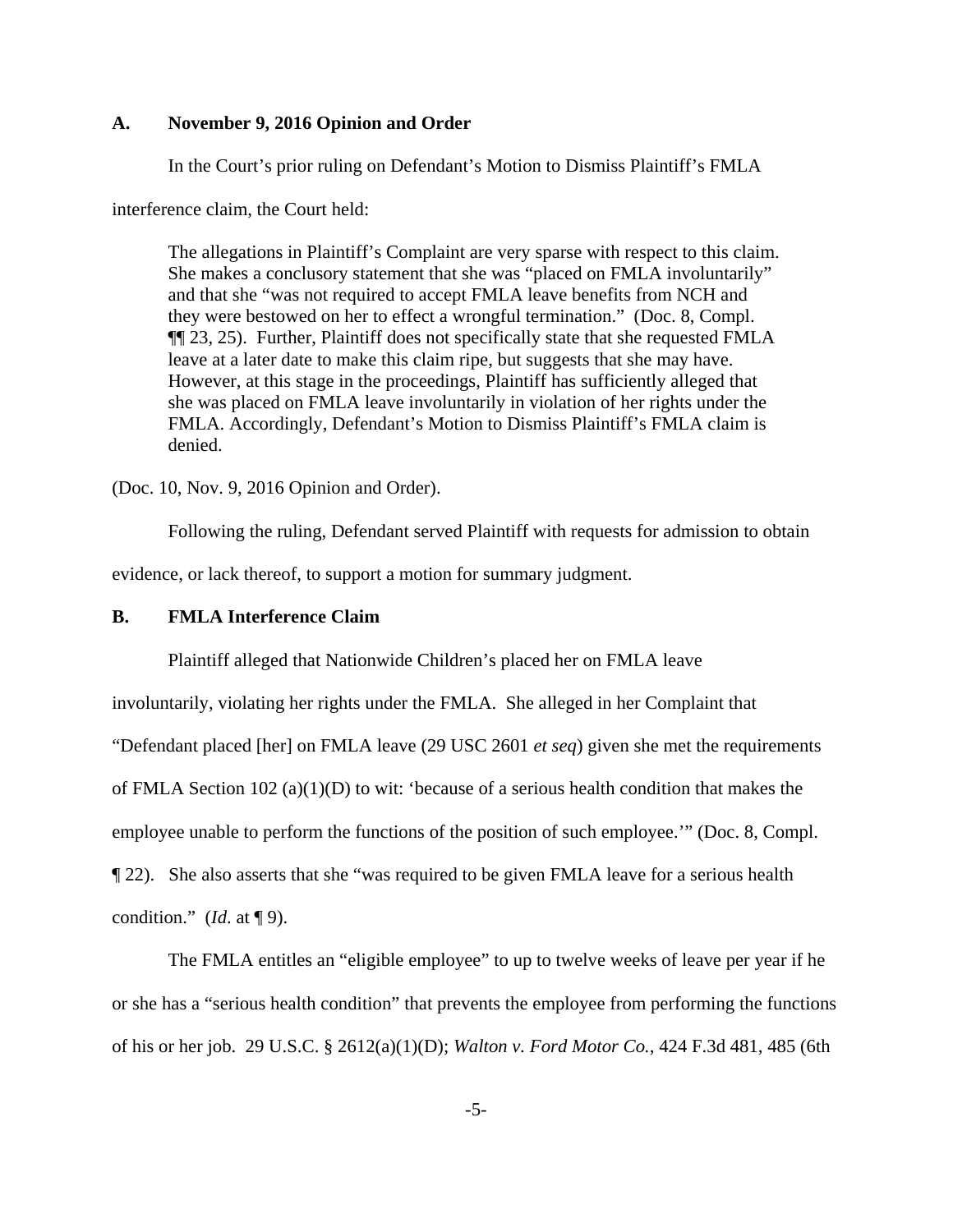Cir. 2005). In order to maintain an interference claim under the FMLA, Plaintiff must establish that: (1) she was an eligible employee under the FMLA; (2) that Nationwide Children's is an employer as defined under the FMLA; (3) that she was entitled to leave under the FMLA; (4) that she gave notice of her intention to take leave; and (5) that Nationwide Children's denied Plaintiff the FMLA benefits to which she was entitled. *See Edgar v. JAC Prods., Inc.*, 443 F.3d 501, 507 (6th Cir. 2006). In assessing an interference claim, "the issue is simply whether the employer provided its employee the entitlements set forth in the FMLA–for example, a twelveweek leave or reinstatement after taking a medical leave." *Id.* at 506 (quoting *Arban v. West Publ'g Corp.*, 345 F.3d 390, 401 (6th Cir. 2003)).

 As discussed in the previous Opinion and Order, although Plaintiff's FMLA claim was not clearly pled, based on the allegations and her arguments in response, her claim was construed as an involuntary leave claim, which is a type of FMLA interference claim. An involuntaryleave claim arises under 29 U.S.C. § 2615(a)(1) when: "an employer forces an employee to take FMLA leave when the employee does not have a 'serious health condition' that precludes her from working." *Wysong v. Dow Chem. Co.*, 503 F.3d 441, 449 (6th Cir. 2007). However, "the employee's claim ripens only when and if the employee seeks FMLA leave at a later date, and such leave is not available because the employee was wrongfully forced to use FMLA leave in the past." *Id.* 

Defendant argues that Plaintiff cannot dispute that she was eligible for, and was placed on, FMLA leave. Plaintiff does not submit any arguments or documentation to dispute that she had a serious health condition and was required to be given FMLA leave. Plaintiff has not submitted any evidence whatsoever to counter Defendant's Motion for Summary Judgment. Defendant has submitted Plaintiff's admissions in which she admits that she was unable to

-6-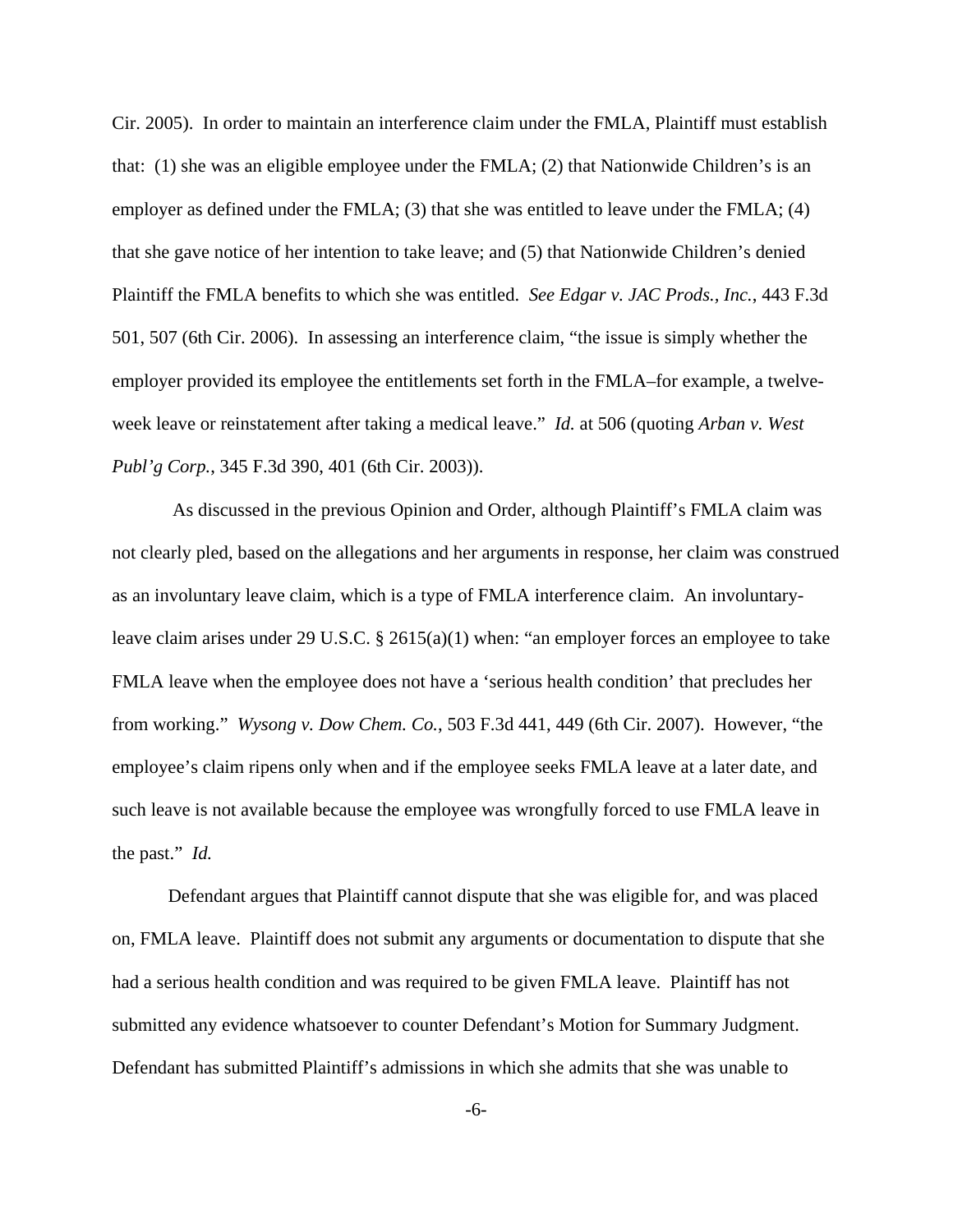perform her job duties from March 24, 2015–after the shoulder injury–until the end of her employment in November 2015. (*See* Docs. 23-1 and 37-2).<sup>2</sup>

At no time during the course of this litigation has Plaintiff argued that she was able to work and should not have been placed on FMLA leave. Nor has she alleged that she tried to report to work and was told to go home. Plaintiff takes issue with being involuntarily placed on FMLA, but if she had not been, Nationwide Children's would have had grounds to terminate her based on her attendance months earlier than the actual termination date.

Further, Defendant has submitted Plaintiff's responses to the requests for admissions that establish that Plaintiff did not request FMLA leave after September 7, 2015, and therefore, does not have a ripe claim for FMLA interference. (*See* Doc. 23-1); *Wysong*, 503 F.3d at 449 ("claim ripens only when and if the employee seeks FMLA leave at a later date, and such leave is not available because the employee was wrongfully forced to use FMLA leave in the past").

Plaintiff responds first that she would have only needed 12 weeks of FMLA leave had Defendant not denied her initial claim for worker's compensation. (Doc. 29, Pl.'s Response at 8). In fact, Plaintiff repeatedly argues that Defendant delayed and denied her treatment. But the Court is not privy to the Plaintiff's worker's compensation claim, nor is it relevant to Plaintiff's FMLA claim in this case. FMLA and worker's compensation are two separate benefits available to employees. Again, Plaintiff does not specifically argue that she didn't need the FMLA leave, but rather if the worker's compensation claim had been resolved in a timely manner, then she would not have exhausted her leave time. Defendant asserts that Plaintiff's allegations regarding

<sup>&</sup>lt;sup>2</sup> The Court requested Defendant file the exhibits referenced in their motion and that filing is now on the docket as Doc. 37. Plaintiff moved to strike Defendant's filing, however, since the filing was at the request of the Court, Plaintiff's motion to strike (Doc. 38) is denied.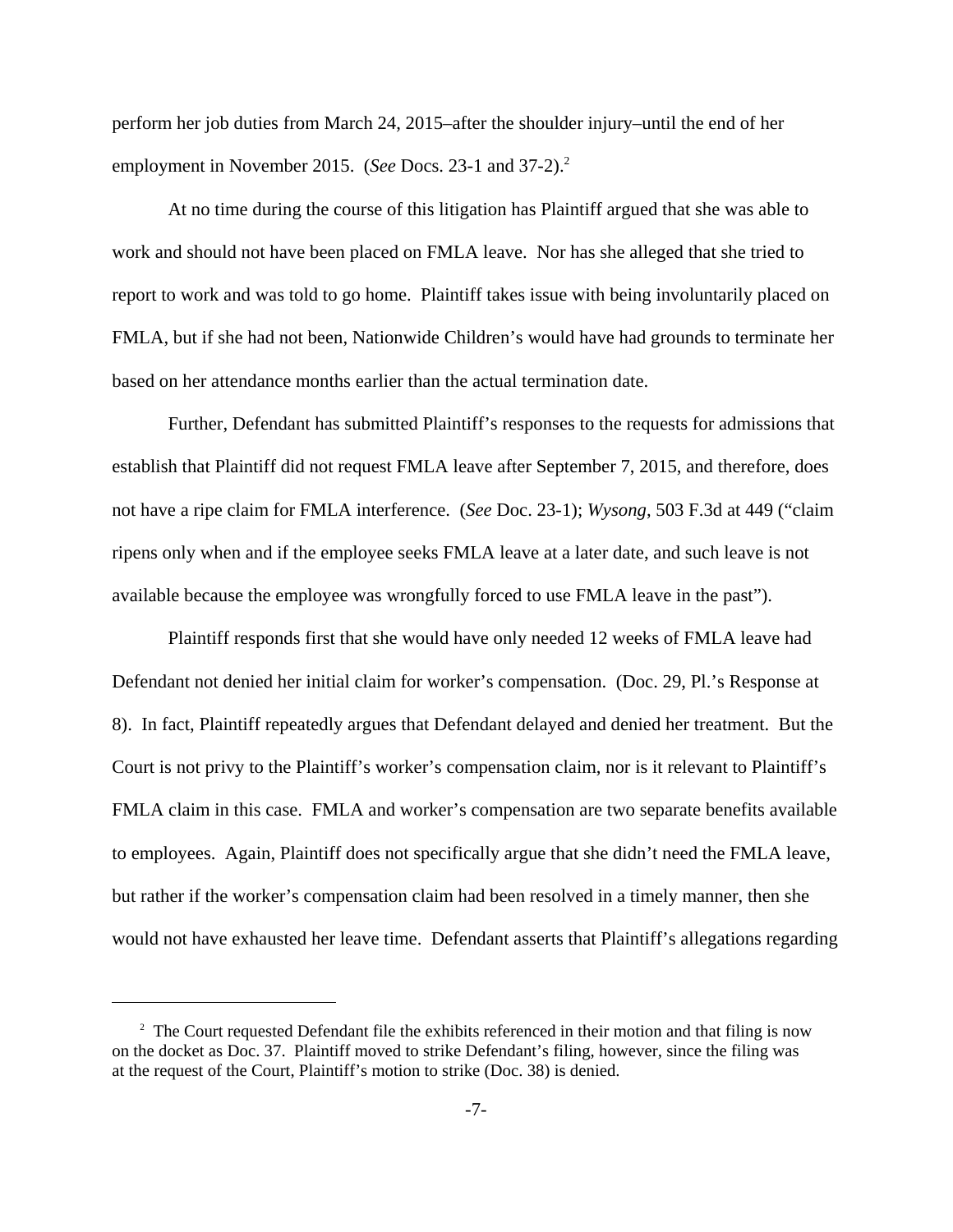the worker's compensation claim resemble a workers' compensation retaliation claim, however, Plaintiff has not asserted such a claim in this case.

Plaintiff responds to Defendant's argument that she never requested FMLA leave following the exhaustion of her FMLA leave on September 2, 2015, by arguing that it would have been a futile act. (*See* Doc. 29). Plaintiff states that she "did not reapply for FMLA leave because it is undisputed after the Defendant deemed her FMLA ineligible, she was constructively discharged . . . and reapplication for FMLA leave benefits would have been a futile act making any application of the ripeness holding in *Wysong* to the facts in this case out of place." (*Id*. at ¶ 8). Plaintiff relies on *Weimer v. Honda of Am. Mfg.*, Case No. 2:06-cv-844, 2008 U.S. Dist. LEXIS 79637, at \*5–6 (S.D. Ohio 2008) (Frost, J.), which stated "*Wysong* . . . is distinguishable here. *Wysong* was concerned not with *whether* a plaintiff could argue that leave was compelled or involuntary, but with when an involuntary-leave claim became ripe. [*Wysong*] at 448-50. But Plaintiff is simply *not* asserting an interference claim for forced or involuntary leave in this case. Rather, Plaintiff is asserting a claim for being discharged in contravention of FMLA protections and argues that his use of FMLA leave was at least in part compelled." *Id.* (emphasis in original)*.* However, Plaintiff has failed to provide any evidence in support of her claims that she was forced to take FMLA leave or was somehow compelled. Therefore, regardless of the analysis in either of the aforementioned cases, in this case, there is no evidence to support Plaintiff's FMLA interference claim.

Finally, Plaintiff has not submitted any admissible evidence, and instead relies only on her initial pleadings. Plaintiff argues that "[n]o opposition motion affidavit is needed to contradict evidence that does not show on its face conclusively what the Defendant says it does as a matter of law. Defendant's 7 page unsworn motion does not resolve any factual claims in

-8-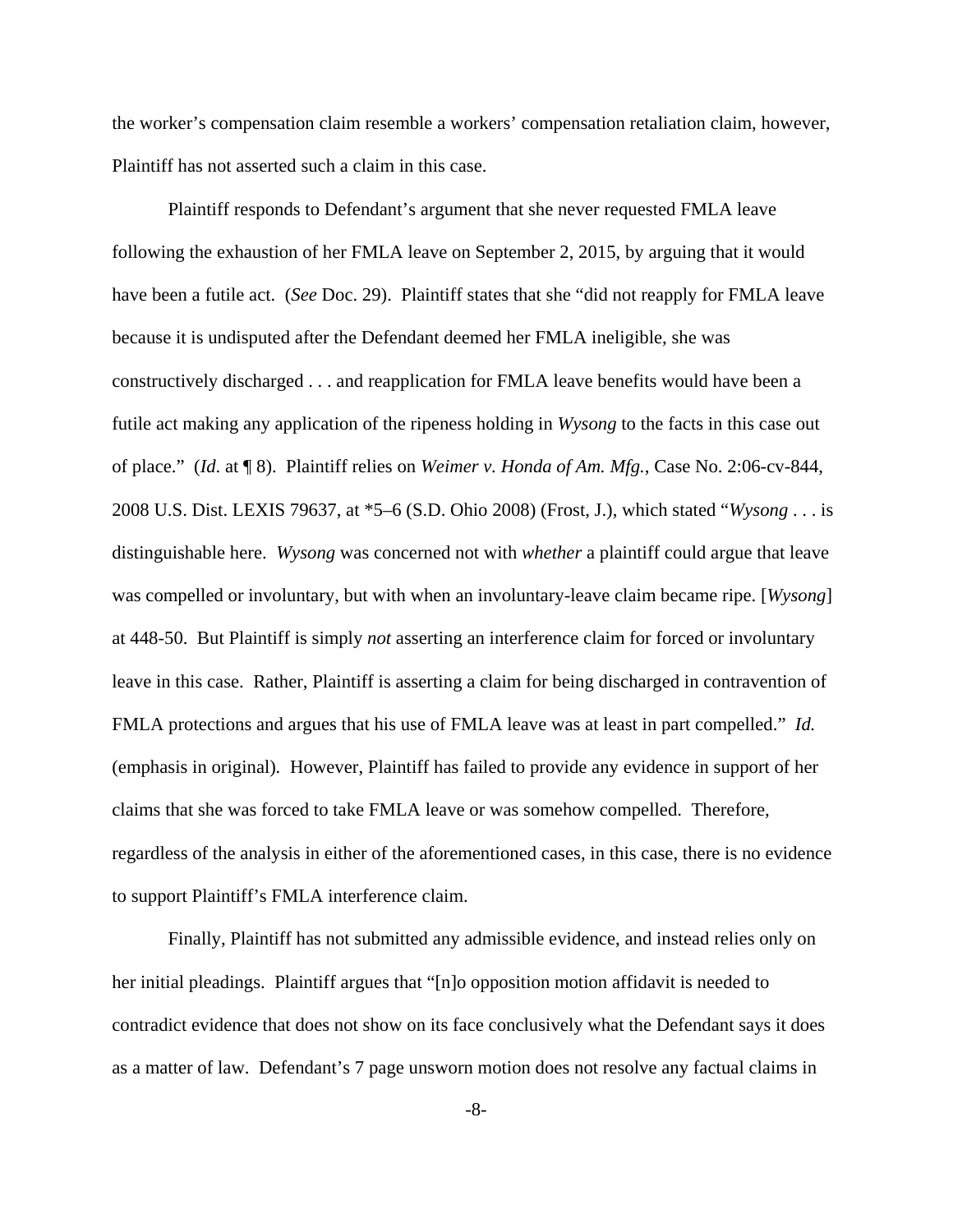this case in any sense of the Rule 56 motion concept." (Doc. 29, Pl.'s Resp. at 13). Despite Plaintiff's lengthy arguments in response to Defendant's motion for summary judgment, she fails to set forth any evidence to establish a genuine issue of material fact. She doesn't even deny that she was unable to work.

Resting on mere allegations or denials is not sufficient to counter summary judgment. *Schneider v. City of Springfield*, 102 F. Supp. 2d 827, 831 (S.D. Ohio 1999) (Rice, J.). Rather, the non-moving party must "present affirmative evidence on critical issues." *Guarino v. Brookfield Twp. Trs.*, 980 F.2d 399, 403 (6th Cir. 1992). Accordingly, "[o]nce the burden of production has shifted, the party opposing summary judgment cannot rest on its pleadings or merely reassert its previous allegations. It is not sufficient to 'simply show that there is some metaphysical doubt as to the material facts'", but instead, "'Rule 56 requires the nonmoving party to go beyond the pleadings and present some type of evidentiary material in support of its position.'" *Kumar v. Aldrich Chem. Co.*, 911 F. Supp. 2d 571, 583 (S.D. Ohio 2012) (Rose, J.) (citing *Matsushita Elec. Indus. Co., Ltd. v. Zenith Radio Corp.*, 475 U.S. 574, 586 (1986); and *Celotex Corp*., 477 U.S. at 324).

The Court summarized in its previous Opinion and Order that Plaintiff's allegations with respect to her FMLA interference claim were sparse. Fully aware of this, Plaintiff still chose not to submit any additional information to support her claim, not even an affidavit. Rather, she chose to rely on the sparse allegations in her Complaint. Summary judgment must therefore be entered against Plaintiff who failed to "establish the existence of an element essential to the party's case, and on which that party will bear the burden of proof at trial." *Schneider*, 102 F. Supp. 2d at 830 (quoting *Celotex Corp*., 477 U.S. at 322).

-9-